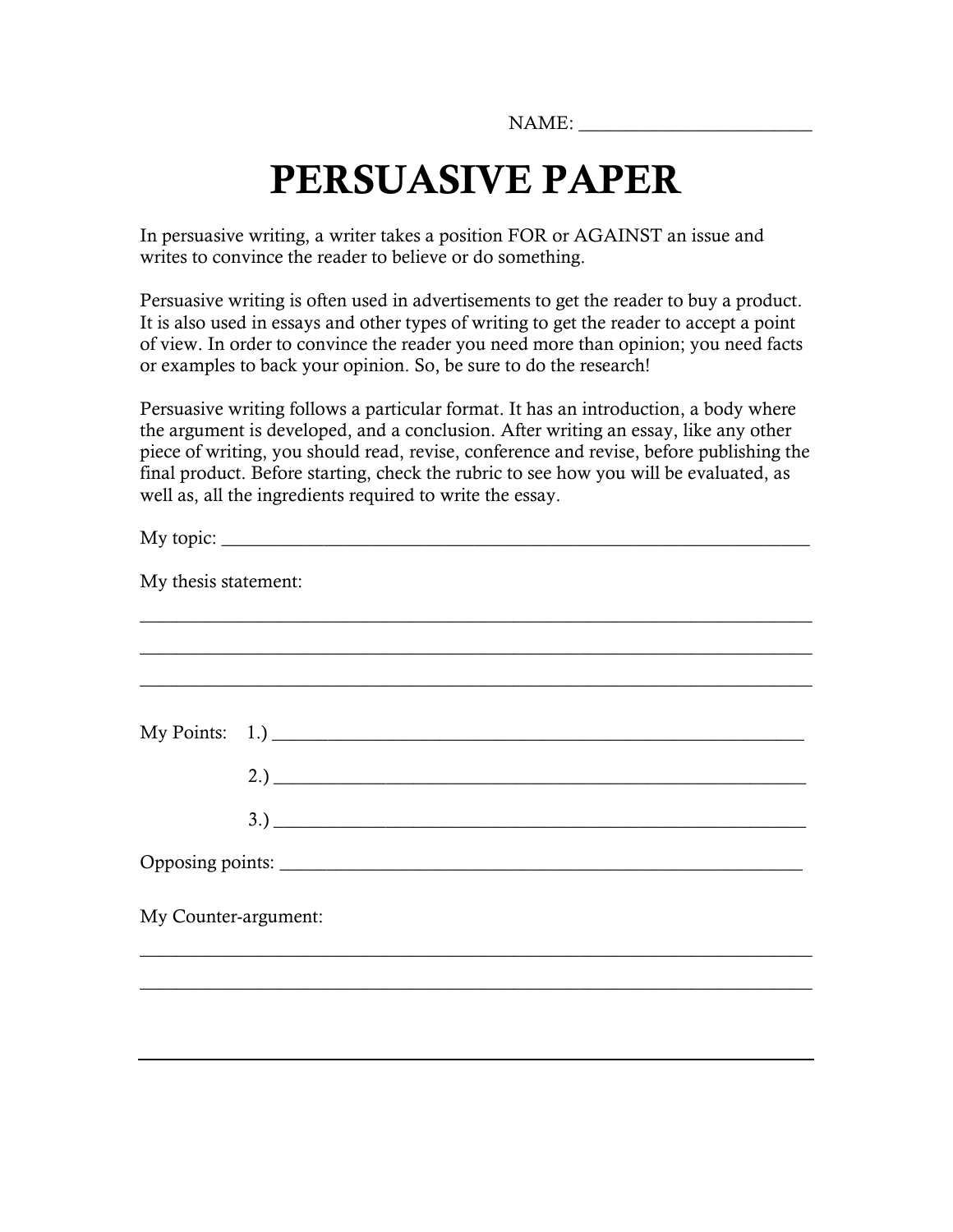**INTRODUCTION:** The introduction has a "hook or grabber" to catch the reader's attention. Some "grabbers" include:

1. **Opening with an unusual detail***:* ("*Weird things have been found inside a shark, such as a nail, a bottle of wine, a treasure chest, coats, a suit of armor, a drum and a torpedo*.")

2. **Opening with a strong statement**: ("*Question: What is more dangerous to people - a shark or a bee? Answer: bee Every year, 100 people die from bee stings, yet hundreds of millions of people go swimming, and sharks kill only about six people per year*.")

3. **Opening with a Quotation**: (Elbert Hubbard once said, "*Truth is stronger than fiction*.")

4. **Opening with an Anecdote(story):** An anecdote can provide an amusing and attention-getting opening if it is short and to the point.

5. **Opening with a Statistic or Fact**: Sometimes a statistic or fact will add emphasis or interest to your topic. It may be wise to include the item's authoritative source. ("*The record for attacks in a single place is at Durban (South Africa), in 1957, with 7 attacks (5 in which resulted in death) within 107 days*.")

6. **Opening with a Question: ("***Have you ever gone swimming in the ocean*?")

The introduction should also include a **thesis or focus statement.**

There are *three objectives* of a thesis statement:

- 1. It tells the reader the specific topic of your essay.
- 2. It imposes manageable limits on that topic (so you don't wander off topic).
- 3. It tells the reader how your paper will be organized.

Through the thesis, you should say to the reader:

*"I've thought about this topic, I know what I believe about it, and I know how to organize it."* 

#### **Example Introduction**:

(*Catchy Opener*) Question: What is more dangerous to people - a shark or a bee? Answer: bee Every year, 100 people die from bee stings, yet hundreds of millions of people go swimming, and sharks kill only about six people per year. Only about 25 sharks have been known to actually attack people. Every year, people kill thousands of sharks. They are killed for food, oil, skins and sport. (*Thesis*)We must do a more effective job at protecting sharks because . . .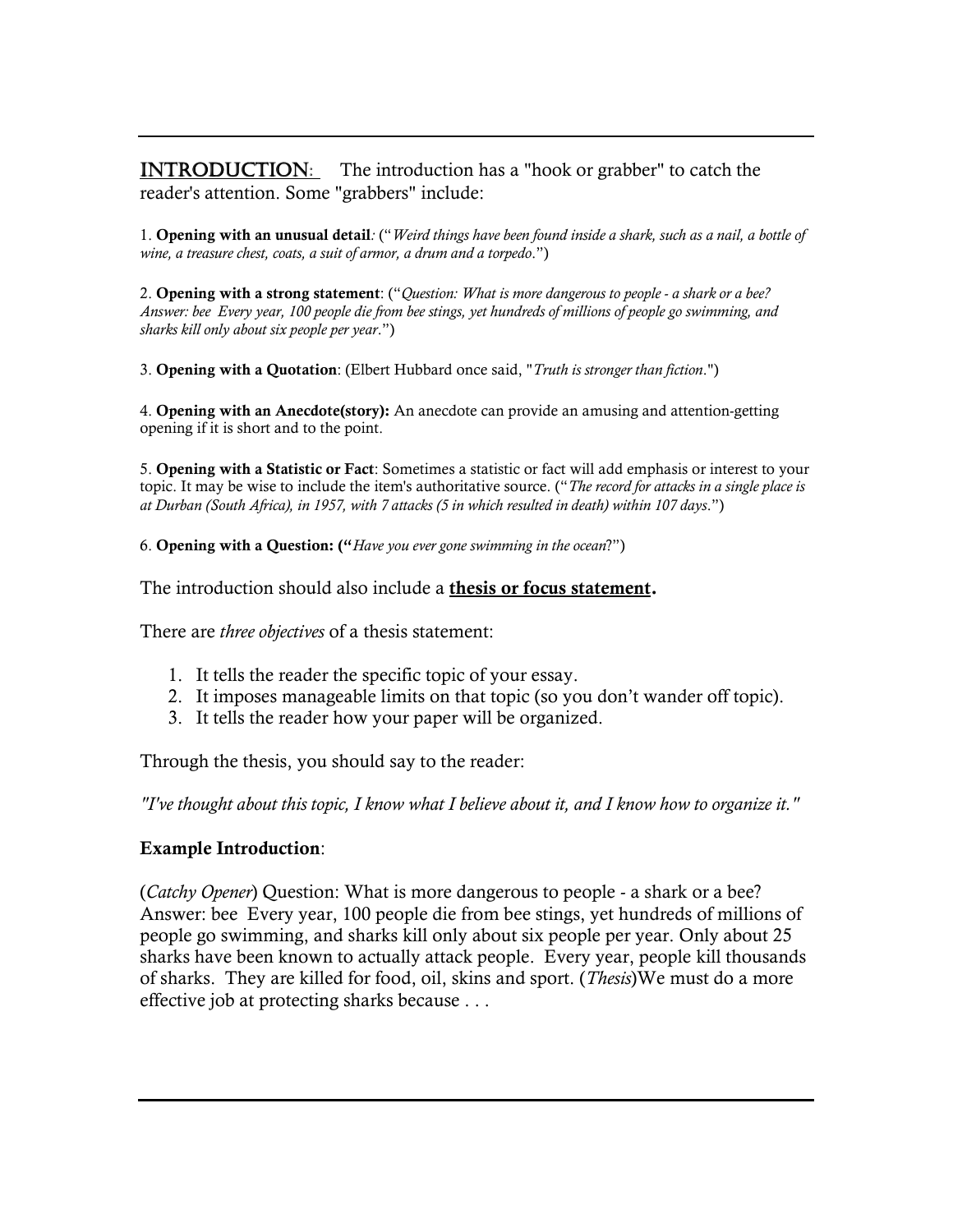#### THE BODY:

The writer then provides evidence to support the opinion offered in the thesis statement in the introduction. The body should consist of at least three paragraphs. Each paragraph is based on a solid reason to back your thesis statement. Each paragraph should cover one of your main points. Each main point will also have been addressed in your thesis.

 $\_$  ,  $\_$  ,  $\_$  ,  $\_$  ,  $\_$  ,  $\_$  ,  $\_$  ,  $\_$  ,  $\_$  ,  $\_$  ,  $\_$  ,  $\_$  ,  $\_$  ,  $\_$  ,  $\_$  ,  $\_$  ,  $\_$  ,  $\_$  ,  $\_$  ,  $\_$  ,  $\_$  ,  $\_$  ,  $\_$  ,  $\_$  ,  $\_$  ,  $\_$  ,  $\_$  ,  $\_$  ,  $\_$  ,  $\_$  ,  $\_$  ,  $\_$  ,  $\_$  ,  $\_$  ,  $\_$  ,  $\_$  ,  $\_$  ,

Use Elaboration to support your point

#### ELABORATION:

Use statistics or research, real-life experiences, or examples **to support your point** :

Generating hypothetical instance: Used particularly when creating an argument and you want the reader to see a different point of view. Use cues for the reader. (e.g.: suppose that, what if...)

Clarifying a point: Think about what needs to be explained and what can be assumed.

Thinking through a process: Think through the procedure from start to finish. Most often the sentence will begin with a verb. Provide background information a reader may need. Explain whenever appropriate. Define special terms used. Use cues for the reader. (e.g..: first, second, next, then etc.)

Drawing comparisons: Choose something similar to what is being explained.

Making an analysis: You can analyze a problem by looking at the parts and therefore help the reader to understand.

Drawing an analogy: Use an analogy to explain or elaborate and idea by identifying significant likenesses between two objects or ideas when otherwise they are quite different. This is helpful when the comparison is made to something that is familiar to the reader.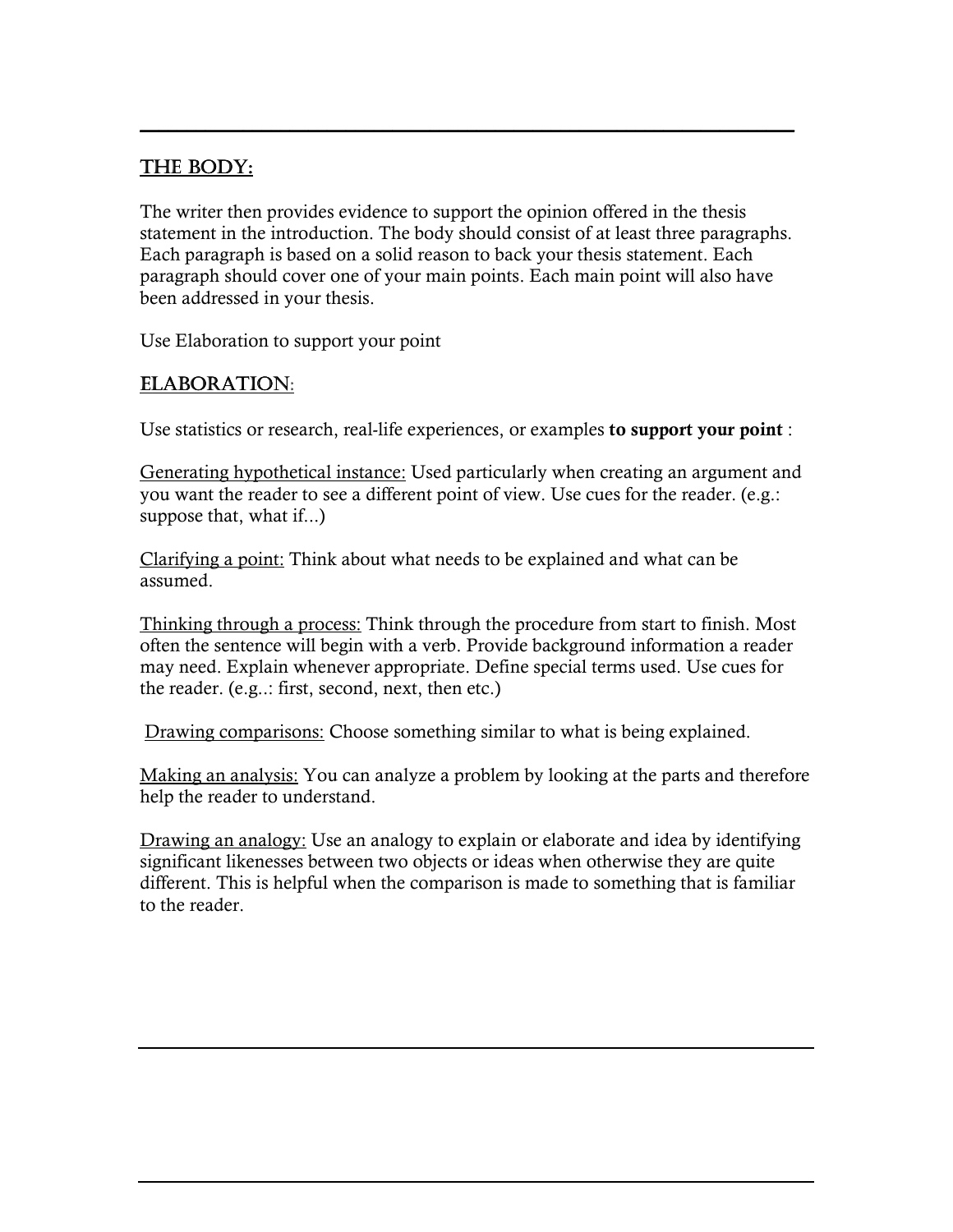#### THE CONCLUSION:

A piece of persuasive writing usually ends by summarizing the most important details of the argument and stating once again what the reader is to believe or do.

- 1. Restate your thesis or focus statement.
- 2. Summarize the main points: The conclusion enables your reader to recall the main points of your position. In order to do this you can paraphrase the main points of your argument.
- 3. Write a personal comment or call for action. You can do this:
	- o With a Prediction: This can be used with a narrative or a cause and effect discussion. The conclusion may suggest or predict what the results may or may not be in the situation discussed or in similar situations.
	- o With a Question: Closing with a question lets your readers make their own predictions, draw their own conclusions.
	- o With Recommendations: A recommendation closing is one that stresses the actions or remedies that should be taken.
	- o With a Quotation: Since a quotation may summarize, predict, question, or call for action, you may use a quotation within a conclusion for nearly any kind of paper.

As a general guideline, when writing a persuasive essay:

Have a firm opinion that you want your reader to accept. Begin with a grabber or hook to get the reader's attention. Offer evidence to support your opinion. Conclude with a restatement of what you want the reader to do or believe.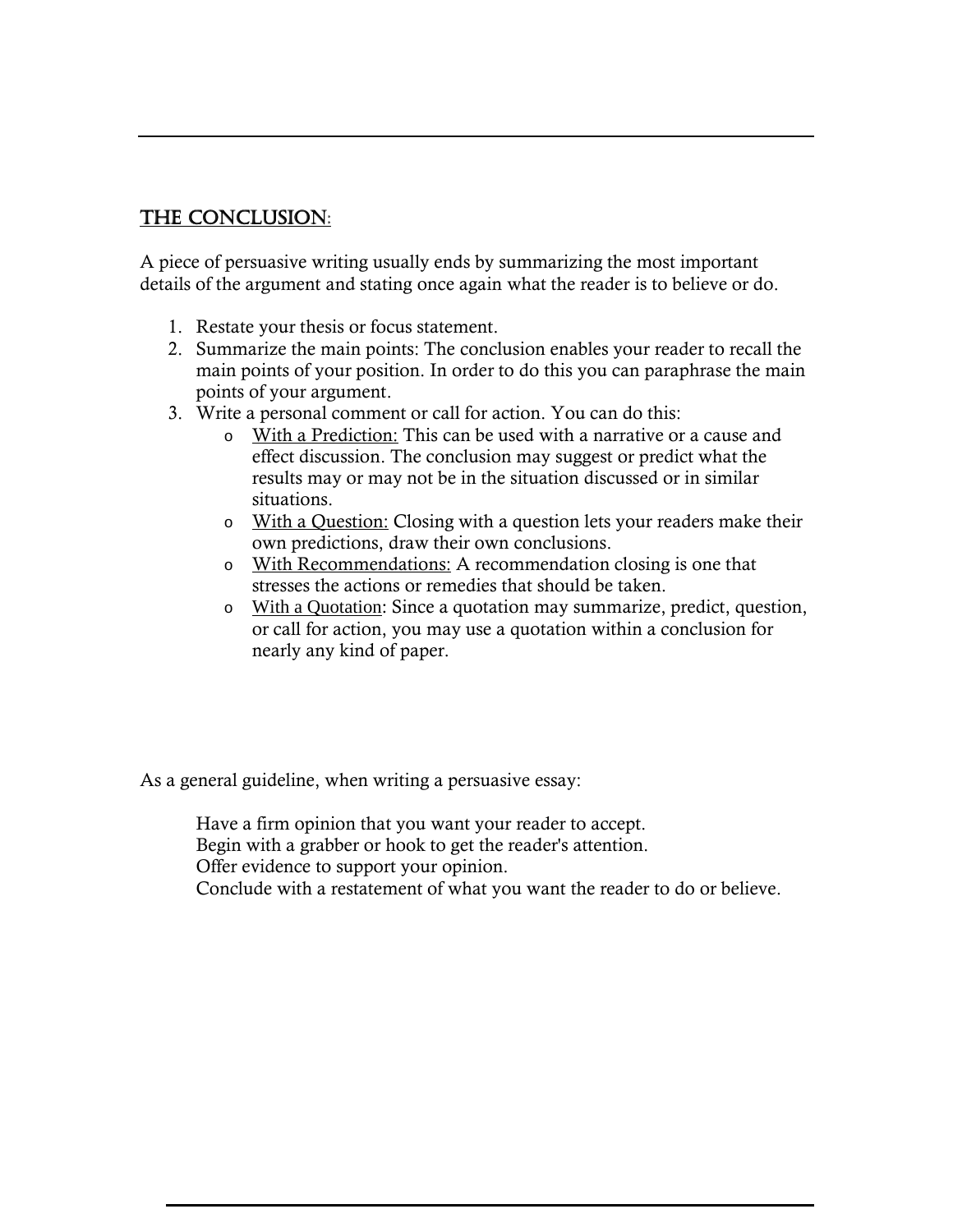## PERSUASIVE ESSAY OUTLINE

I. Introduction

Get the reader's attention by using a "hook" Give some background information if necessary Thesis or focus statement

- II. First argument or reason to support your position Topic sentence to explain your point Elaboration to back up your point Transition statement
- III. Second argument or reason to support your position Topic sentence to explain your point Elaboration to back up your point Transition statement
- IV. Third argument or reason to support your position Topic sentence to explain your point Elaboration to back up your point Transition statement
- V. Conclusion

Summary of main points or reason Restate thesis statement Personal comment or a call to action.